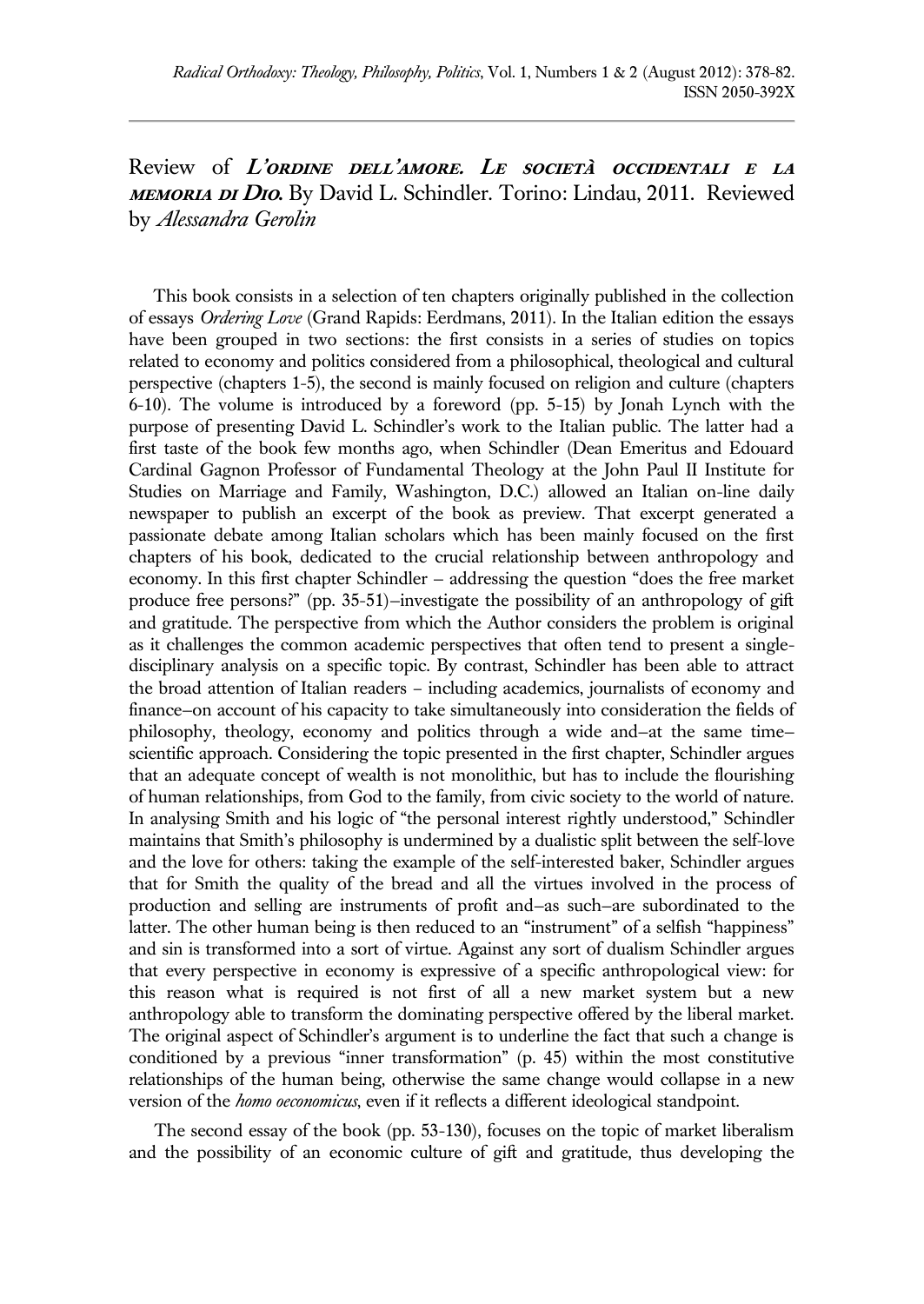thesis presented in the first essay. In particular Schindler argues against the view that describes the economic system as 'neutral' and subsequently looks for a philosophical perspective able to direct it from the outside. According to the Author, on the contrary, every economic system is *already* a form of theology, anthropology and culture. From this perspective Schindler describes the anthropology of the gift and gratitude as the most adequate form of anthropology. The life of the individual and that of the community, in fact, are not opposed to each other, but require reciprocal presence in order to flourish: this view is distinct from that kind of anthropology that would inspire an economic perspective rooted in the liberal tradition. The latter, according to the Author, is characterized by a "lack of home," that is the lack of a place in the cosmos. Such a place is a network of constitutive relationships which are given to the human being and where the human being becomes himself: the proper ontology of the human being, then, is that of the "being-as-gift," that generates the "being-as-gratitude" (p. 62). From this perspective, richness comes to consist in partaking in "reality-as-gift": all the aspects of economy (production, exchange, etc.) need to be intrinsically informed by this view and not simply "directed" from the outside by a certain philosophical or cultural perspective. Schindler – in order to explain his argument—proposes the effective example of a mother who cooks for her family: her love is not extrinsic from the food she prepares, as her love "takes shape" in the same food. The anthropology of the gift is the real alternative to the Cartesian dualism that, according to the Author, characterizes Smith's perspective. In this second essay Schindler's critique is above all directed towards the instrumental attitude of anthropology underlying Anglo-American liberalism (on which the Author wants to focus his attention): proposing an abstract view of the "self", liberalism tends to make human creativity and freedom ontologically indifferent towards the other human beings. Schindler's critique is especially focused on the attitude of liberal philosophy to consider the relationship with God, the other human beings and the word as a matter of option: these relationships—according to the Author—are originally given. This explains also the reason for which freedom, before being an act of choice, is an act of love. The same individualism characterizes capitalistic economy from the beginning, as the latter has been shaped within the same liberal tradition: Schindler's critique is also directed towards the economic and cultural instrumentalism which is present in the liberal economy supported also by Catholic authors such as Michael Novak.

In my opinion, one of the most interesting aspects of Schindler's critique in the last part of this essay is focused on an interpretation of liberalism considered as freedom of choice and not as a specific set of contents. Schindler argues that the same freedom of choice, as it has been proposed by liberalism, is in itself an anthropology that refuses to consider the implications of the created order as originally given (p. 103). Schindler's critique of liberalism, however, does not imply that we have to reject whatever good aspects liberalism may yield; rather his is an invitation to go to the metaphysical roots of liberalism in order to reconfigure it from a wider, more realist and indeed Christian metaphysical perspective.

The topic of the "home" and the modern condition in which human beings live is also at the centre of the third essay of this volume (pp. 131-149). Considering in particular the work of Wendell Berry, for whom the lack of an authentic community in the contemporary world has to be traced back to a dualism underlying theology and religion in general, Schindler argues for a "renewal of the home": we have to rediscover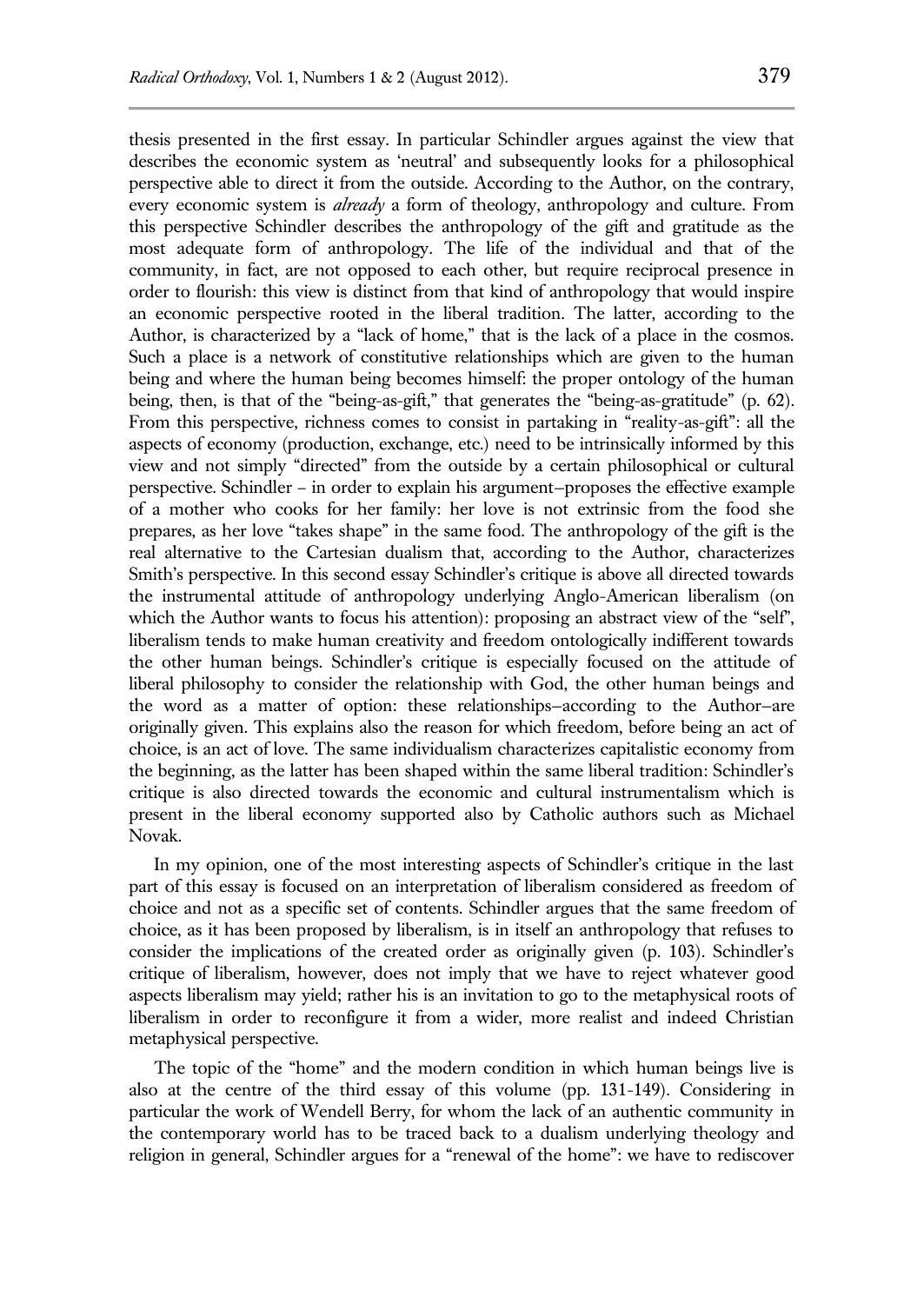the primacy of those organic relationships typical of family as communion of people already given and extend them to the world.

The fourth chapter of the volume (pp. 151-178) is dedicated to the analysis of the anthropological view that characterizes the encyclical letter *Caritas in veritate* in comparison with the dominant anthropological perspectives on economy and culture in the Unites States. After having considered some of the most influential comments on the encyclical letter presented in the United States, Schindler maintains that the social doctrine of the Church is a social practice only because it has to do with the problem of truth. The field of economics (which has to be intrinsically informed by the principle of gratitude and by the logic of gift) and the public sphere, instead of being dominated by the temporal supremacy, should be understood as intrinsically related to the eternal order, and therefore, for this reason, cannot be relegated to a future life or to a private dimension of the worldly life. This is also the reason for which the economic and the public sphere have to pursue the common good rather than the public order, a common good informed by the idea of truth as order of love (p. 169). Schindler advocates also to an idea of human rights based on a view of the human being as intrinsically relational, a view able to overcome a "Cartesian subject" who is independent from constitutive relationships.

The analysis of crucial topics such as truth, freedom, relativism are developed by the Author in particular in the fifth essay of the volume (pp. 179-196), where he considers the book *Without Roots: Europe, Relativism, Christianity, Islam* by J. Ratzinger and M. Pera  $(1<sup>st</sup>$  edition: Milano: Mondadori, 2004). The reasonable separation between the state and the Church – Schindler argues following Ratzinger – cannot be translated into a separation of the state from the problem of the truth, as it happens in many democratic societies where the fundamental truths (necessary for constituting a genuine legal order) are considered the result of a subjective choice. The notion of freedom as primarily juridical is at the root of a democratic relativism that tends to become dogmatic, as in the public realm the truth is confined to a private and a subjective choice.

The second part of Schindler's volume considers in particular the topics of religion and culture: the sixth essay of the collection is a short chapter (pp. 199-208) dedicated to the teachings of Benedict XVI and to its relevance to American culture: among the various aspects considered by Schindler, a particularly interesting topic is the philosophical reading of conscience (to be intended not only as *synderesis*, but also as *anamnesis*) and the natural law (as a problem of desire and love and not of duty, as in the modern-Kantian tradition) proposed by Benedict XVI.

The seventh chapter of the book (pp. 209-237) is dedicated to the 'dramatic' nature of human life. Here the Author focuses on the relationship between liberal societies and the basis of human dignity: according to Schindler the limit of liberalism consists in its inability to recognize the human being as constitutively and structurally *capax Dei et alterius* (p. 219). Human life is 'dramatic' as far as it is recognized as ordered towards God and creation in a free and responsible way. For this reason, concerning human dignity, Schindler refuses to consider human rights as a mean to protect the individual from other human beings: rights are substantial to the human being, but – at the same time – the substantial identity of the human being is constituted as an answer to God, to others and to self, as these relationships are already given and constitute an essential part of the human being. Life, then, is both a gift and a task, and it is only within this perspective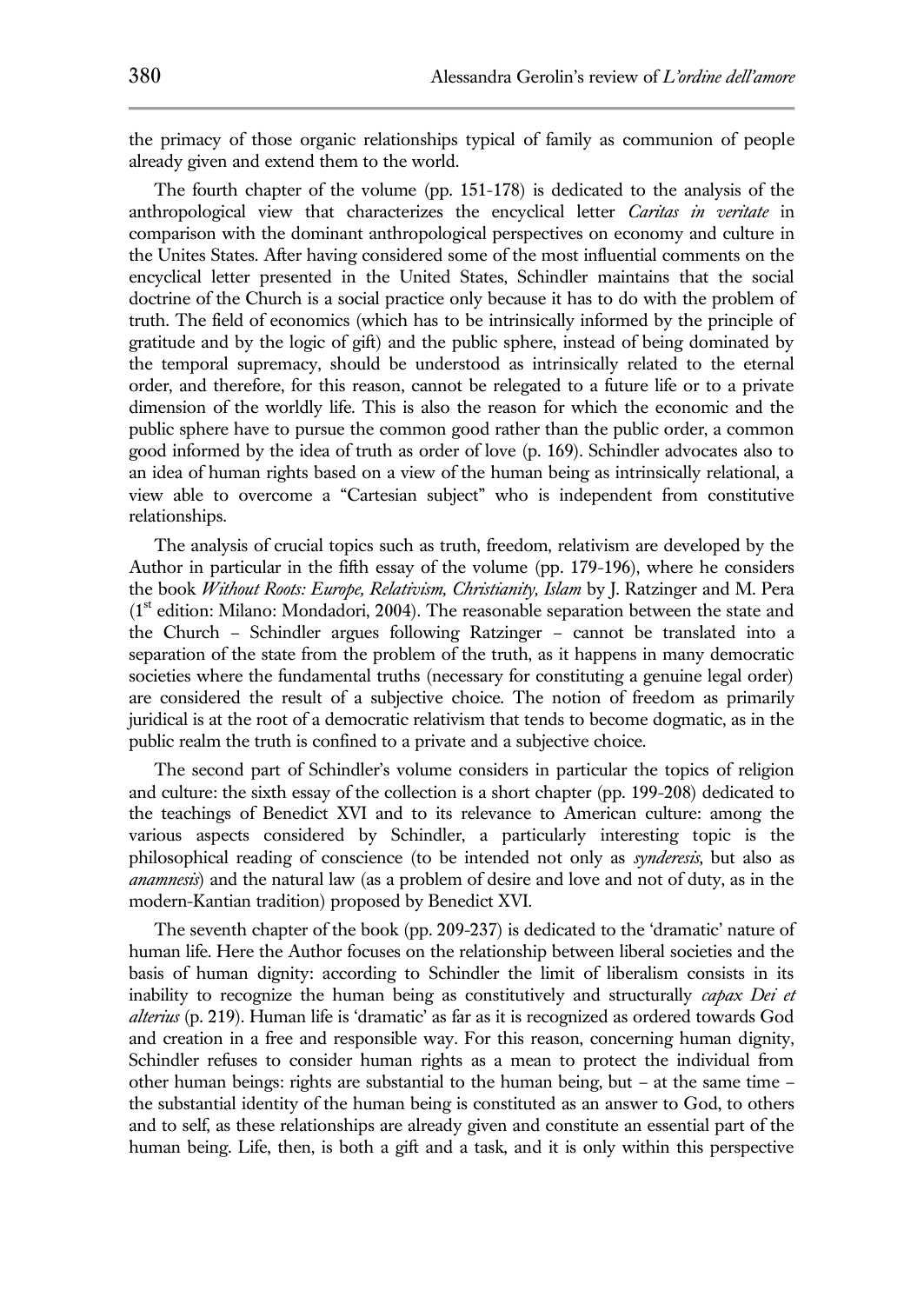that rights can be properly interpreted and understood. By contrast, rights as they have been interpreted by the liberal tradition are the sign and cause of the ontological isolation of the individual, isolated from God and other human beings (p. 221).

The eight chapter of the volume (pp. 239-270) is focused on religion and secularism in a culture of abstraction. Here Schindler criticizes the traditional view for which in America religion and secularism are considered two substantially independent phenomena: in his opinion, on the contrary, religion and secularism are comparable to two branches of the same tree. Following the arguments of Wendell Berry, according to Schindler the removal of the Creator from the creation has generated the removal of the sacred from the world: the desecration of nature would have been impossible without the desecration of work and vice-versa. In America it is thus the same religion to be blamed for having generated a secularizing dualism characterized by a moralized and 'voluntarized' religiosity: in this context issues related to will and to morality have been separated from issues concerning intelligence, cosmic and ontological order (p. 255). The kind of religiosity criticized by Schindler, in fact, is always accompanied by a view of the cosmic order as originally mechanistic; such a perspective, however, presupposes a positivistic understanding of religion. A similar dualism affects also the field of institutions, which are characterized by the same "Cartesian" attitude: the mechanistic order is juxtaposed with the anthropological or religious perspective that can be introduced within that order only in an arbitrary and voluntaristic manner. According to Schindler, the roots of this dualism is to be found in the detachment realized by certain Christian thinkers between the order of the world and its being a gift of God (p. 265).

In the ninth essay of the book (pp. 271-303) the Author analyses the meaning of the world and of culture for moral theology. Considering the encyclical letter *Veritatis splendor*, Schindler argues that freedom is an act of choice only as far as it is an order (for this reason the Author characterizes freedom as an ordered desire): the act of choice, in fact, brings out the presence of a shape and a purpose moulded by human beings' constitutive relationships with the body, with God and with the others (p. 288). The attitude typical of liberal tradition, however, is to be doubtful about the inclusion of cosmos and culture within morality: according to Schindler, on the contrary, the nature of the body, on one hand, is ordered towards the order of freedom and culture and, on the other hand, the acts of freedom and intelligence— because of the unity of the human being—take part to the purpose, the shape and the movement of human being's physical dimension: for this reason nature and culture are never neutral in front of each other.

The last essay of Schindler's volume (pp. 305-320) is dedicated to the philosophy of George Grant, in particular to his analysis of a "technology as ontology" typical of modernity. According to Grant the modern technological approach to the knowledge has transformed the world in something similar to what Heidegger described as *Bestand*, that is something that acquires its value in its being-used: such a view empties love from any inner relationship within the order and the intelligibility of reality (p. 306). The view of a "technology as ontology," moreover, considers technology as the mere sum of its products: these products are considered neutral as it is the human freedom that gives them a value according to the purpose for which they are used. In such a way, the same values and purposes, as well as the nature of morality and freedom, are changed by the fact that technology is placed outside ourselves. According to Schindler and Grant, therefore, if we do not start from the awareness of the being-as-gift, all the efforts to transform human actions and institutions will end in a re-ontologization of technology,